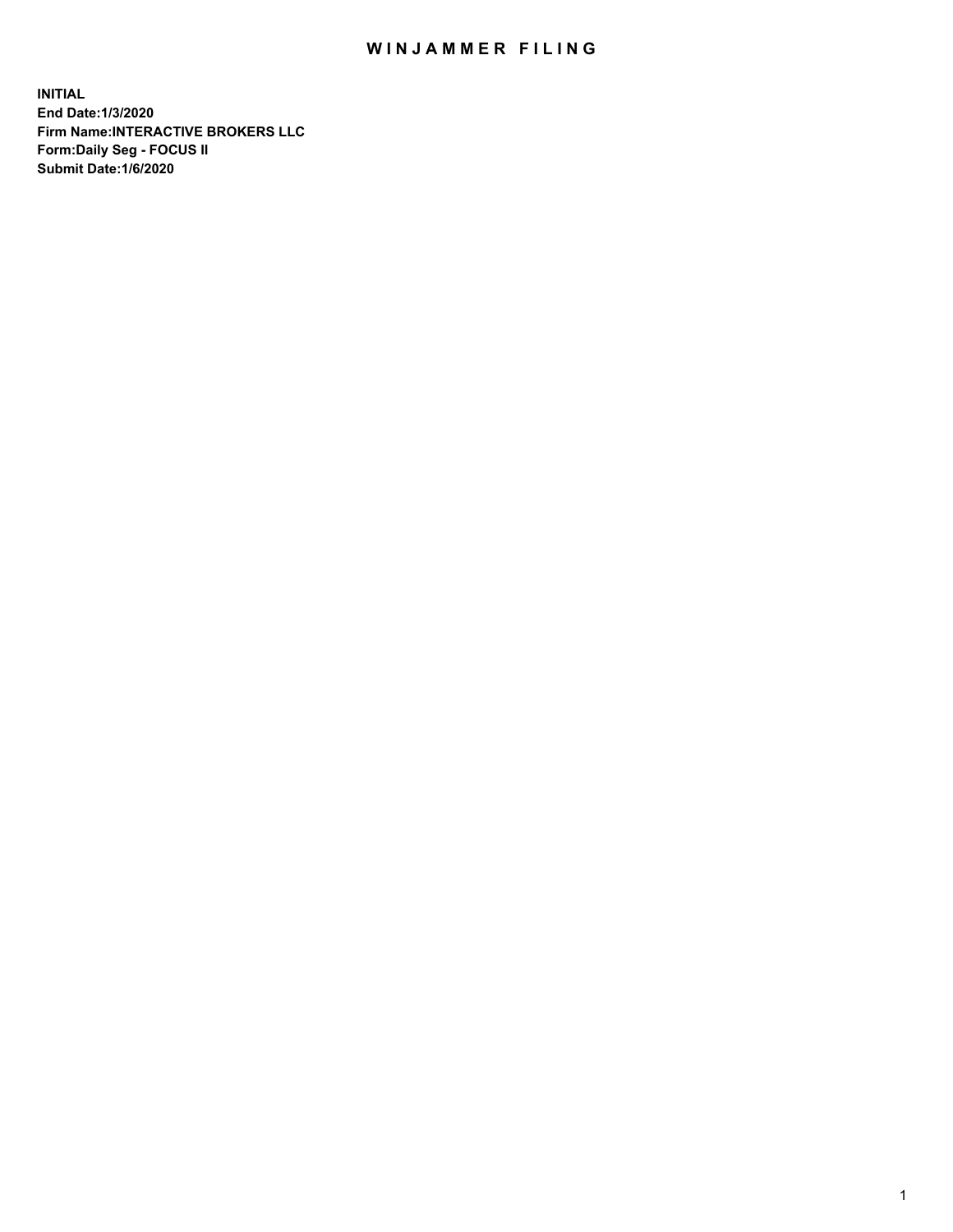**INITIAL End Date:1/3/2020 Firm Name:INTERACTIVE BROKERS LLC Form:Daily Seg - FOCUS II Submit Date:1/6/2020 Daily Segregation - Cover Page**

| Name of Company                                                                                                                                                                                                                                                                                                                | <b>INTERACTIVE BROKERS LLC</b>                                                      |
|--------------------------------------------------------------------------------------------------------------------------------------------------------------------------------------------------------------------------------------------------------------------------------------------------------------------------------|-------------------------------------------------------------------------------------|
| <b>Contact Name</b>                                                                                                                                                                                                                                                                                                            | James Menicucci                                                                     |
| <b>Contact Phone Number</b>                                                                                                                                                                                                                                                                                                    | 203-618-8085                                                                        |
| <b>Contact Email Address</b>                                                                                                                                                                                                                                                                                                   | jmenicucci@interactivebrokers.c<br>om                                               |
| FCM's Customer Segregated Funds Residual Interest Target (choose one):<br>a. Minimum dollar amount: ; or<br>b. Minimum percentage of customer segregated funds required:% ; or<br>c. Dollar amount range between: and; or<br>d. Percentage range of customer segregated funds required between:% and%.                         | $\overline{\mathbf{0}}$<br>$\overline{\mathbf{0}}$<br>155,000,000 245,000,000<br>00 |
| FCM's Customer Secured Amount Funds Residual Interest Target (choose one):<br>a. Minimum dollar amount: ; or<br>b. Minimum percentage of customer secured funds required:% ; or<br>c. Dollar amount range between: and; or<br>d. Percentage range of customer secured funds required between:% and%.                           | $\overline{\mathbf{0}}$<br>$\pmb{0}$<br>80,000,000 120,000,000<br>00                |
| FCM's Cleared Swaps Customer Collateral Residual Interest Target (choose one):<br>a. Minimum dollar amount: ; or<br>b. Minimum percentage of cleared swaps customer collateral required:% ; or<br>c. Dollar amount range between: and; or<br>d. Percentage range of cleared swaps customer collateral required between:% and%. | $\overline{\mathbf{0}}$<br>$\underline{\mathbf{0}}$<br>0 <sub>0</sub><br>00         |

Attach supporting documents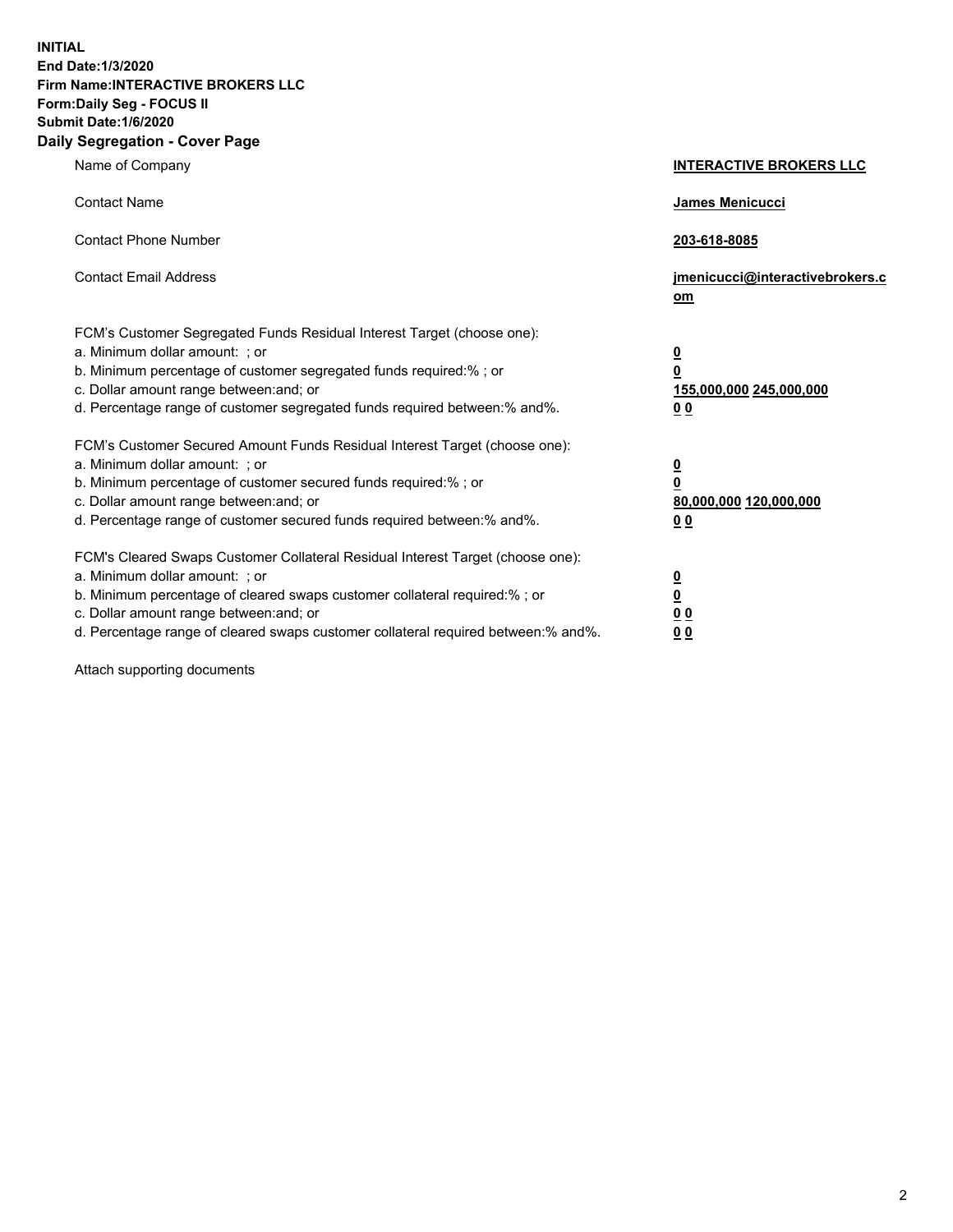## **INITIAL End Date:1/3/2020 Firm Name:INTERACTIVE BROKERS LLC Form:Daily Seg - FOCUS II Submit Date:1/6/2020 Daily Segregation - Secured Amounts**

|     | Foreign Futures and Foreign Options Secured Amounts                                                        |                                                 |
|-----|------------------------------------------------------------------------------------------------------------|-------------------------------------------------|
|     | Amount required to be set aside pursuant to law, rule or regulation of a foreign                           | $0$ [7305]                                      |
|     | government or a rule of a self-regulatory organization authorized thereunder                               |                                                 |
| 1.  | Net ledger balance - Foreign Futures and Foreign Option Trading - All Customers                            |                                                 |
|     | A. Cash                                                                                                    | 495,374,631 [7315]                              |
|     | B. Securities (at market)                                                                                  | $0$ [7317]                                      |
| 2.  | Net unrealized profit (loss) in open futures contracts traded on a foreign board of trade                  | 1,990,055 [7325]                                |
| 3.  | Exchange traded options                                                                                    |                                                 |
|     | a. Market value of open option contracts purchased on a foreign board of trade                             | 141,467 [7335]                                  |
|     | b. Market value of open contracts granted (sold) on a foreign board of trade                               | -225,066 [7337]                                 |
| 4.  | Net equity (deficit) (add lines 1. 2. and 3.)                                                              | 497,281,087 [7345]                              |
| 5.  | Account liquidating to a deficit and account with a debit balances - gross amount                          | 34,521 [7351]                                   |
|     | Less: amount offset by customer owned securities                                                           | 0 [7352] 34,521 [7354]                          |
| 6.  | Amount required to be set aside as the secured amount - Net Liquidating Equity                             | 497,315,608 [7355]                              |
|     | Method (add lines 4 and 5)                                                                                 |                                                 |
| 7.  | Greater of amount required to be set aside pursuant to foreign jurisdiction (above) or line                | 497,315,608 [7360]                              |
|     | 6.                                                                                                         |                                                 |
| 1.  | FUNDS DEPOSITED IN SEPARATE REGULATION 30.7 ACCOUNTS<br>Cash in banks                                      |                                                 |
|     | A. Banks located in the United States                                                                      |                                                 |
|     | B. Other banks qualified under Regulation 30.7                                                             | 44,572,592 [7500]<br>0 [7520] 44,572,592 [7530] |
| 2.  | Securities                                                                                                 |                                                 |
|     | A. In safekeeping with banks located in the United States                                                  | 490,570,048 [7540]                              |
|     | B. In safekeeping with other banks qualified under Regulation 30.7                                         | 0 [7560] 490,570,048 [7570]                     |
| 3.  | Equities with registered futures commission merchants                                                      |                                                 |
|     | A. Cash                                                                                                    | $0$ [7580]                                      |
|     | <b>B.</b> Securities                                                                                       | $0$ [7590]                                      |
|     | C. Unrealized gain (loss) on open futures contracts                                                        | $0$ [7600]                                      |
|     | D. Value of long option contracts                                                                          | $0$ [7610]                                      |
|     | E. Value of short option contracts                                                                         | 0 [7615] 0 [7620]                               |
| 4.  | Amounts held by clearing organizations of foreign boards of trade                                          |                                                 |
|     | A. Cash                                                                                                    | $0$ [7640]                                      |
|     | <b>B.</b> Securities                                                                                       | $0$ [7650]                                      |
|     | C. Amount due to (from) clearing organization - daily variation                                            | $0$ [7660]                                      |
|     | D. Value of long option contracts                                                                          | $0$ [7670]                                      |
|     | E. Value of short option contracts                                                                         | 0 [7675] 0 [7680]                               |
| 5.  | Amounts held by members of foreign boards of trade                                                         |                                                 |
|     | A. Cash                                                                                                    | 93,815,820 [7700]                               |
|     | <b>B.</b> Securities                                                                                       | $0$ [7710]                                      |
|     | C. Unrealized gain (loss) on open futures contracts                                                        | -906,342 <sup>[7720]</sup>                      |
|     | D. Value of long option contracts                                                                          | 141,467 [7730]                                  |
|     | E. Value of short option contracts                                                                         | <u>-225,066</u> [7735] <b>92,825,879</b> [7740] |
| 6.  | Amounts with other depositories designated by a foreign board of trade                                     | $0$ [7760]                                      |
| 7.  | Segregated funds on hand                                                                                   | $0$ [7765]                                      |
| 8.  | Total funds in separate section 30.7 accounts                                                              | 627,968,519 [7770]                              |
| 9.  | Excess (deficiency) Set Aside for Secured Amount (subtract line 7 Secured Statement<br>Page 1 from Line 8) | 130,652,911 [7380]                              |
| 10. | Management Target Amount for Excess funds in separate section 30.7 accounts                                | 80,000,000 [7780]                               |
| 11. | Excess (deficiency) funds in separate 30.7 accounts over (under) Management Target                         | 50,652,911 [7785]                               |
|     |                                                                                                            |                                                 |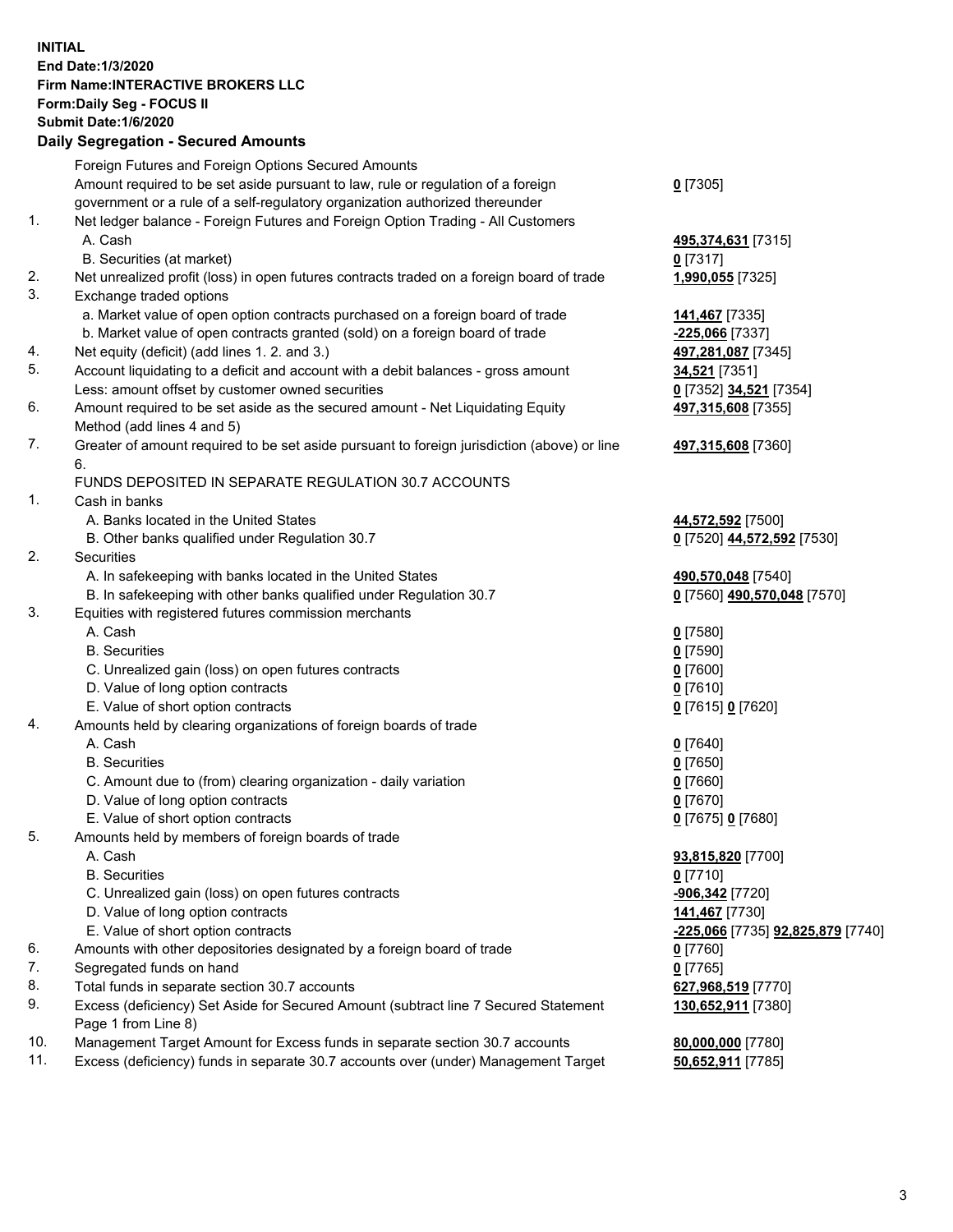**INITIAL End Date:1/3/2020 Firm Name:INTERACTIVE BROKERS LLC Form:Daily Seg - FOCUS II Submit Date:1/6/2020 Daily Segregation - Segregation Statement** SEGREGATION REQUIREMENTS(Section 4d(2) of the CEAct) 1. Net ledger balance A. Cash **4,085,309,555** [7010] B. Securities (at market) **0** [7020] 2. Net unrealized profit (loss) in open futures contracts traded on a contract market **94,746,894** [7030] 3. Exchange traded options A. Add market value of open option contracts purchased on a contract market **179,207,851** [7032] B. Deduct market value of open option contracts granted (sold) on a contract market **-205,808,464** [7033] 4. Net equity (deficit) (add lines 1, 2 and 3) **4,153,455,836** [7040] 5. Accounts liquidating to a deficit and accounts with debit balances - gross amount **947,321** [7045] Less: amount offset by customer securities **0** [7047] **947,321** [7050] 6. Amount required to be segregated (add lines 4 and 5) **4,154,403,157** [7060] FUNDS IN SEGREGATED ACCOUNTS 7. Deposited in segregated funds bank accounts A. Cash **1,085,218,306** [7070] B. Securities representing investments of customers' funds (at market) **2,004,363,235** [7080] C. Securities held for particular customers or option customers in lieu of cash (at market) **0** [7090] 8. Margins on deposit with derivatives clearing organizations of contract markets A. Cash **2,704,024** [7100] B. Securities representing investments of customers' funds (at market) **1,299,936,819** [7110] C. Securities held for particular customers or option customers in lieu of cash (at market) **0** [7120] 9. Net settlement from (to) derivatives clearing organizations of contract markets **14,002,747** [7130] 10. Exchange traded options A. Value of open long option contracts **179,610,960** [7132] B. Value of open short option contracts **-206,243,162** [7133] 11. Net equities with other FCMs A. Net liquidating equity **0** [7140] B. Securities representing investments of customers' funds (at market) **0** [7160] C. Securities held for particular customers or option customers in lieu of cash (at market) **0** [7170] 12. Segregated funds on hand **0** [7150] 13. Total amount in segregation (add lines 7 through 12) **4,379,592,929** [7180] 14. Excess (deficiency) funds in segregation (subtract line 6 from line 13) **225,189,772** [7190] 15. Management Target Amount for Excess funds in segregation **155,000,000** [7194] 16. Excess (deficiency) funds in segregation over (under) Management Target Amount **70,189,772** [7198]

Excess